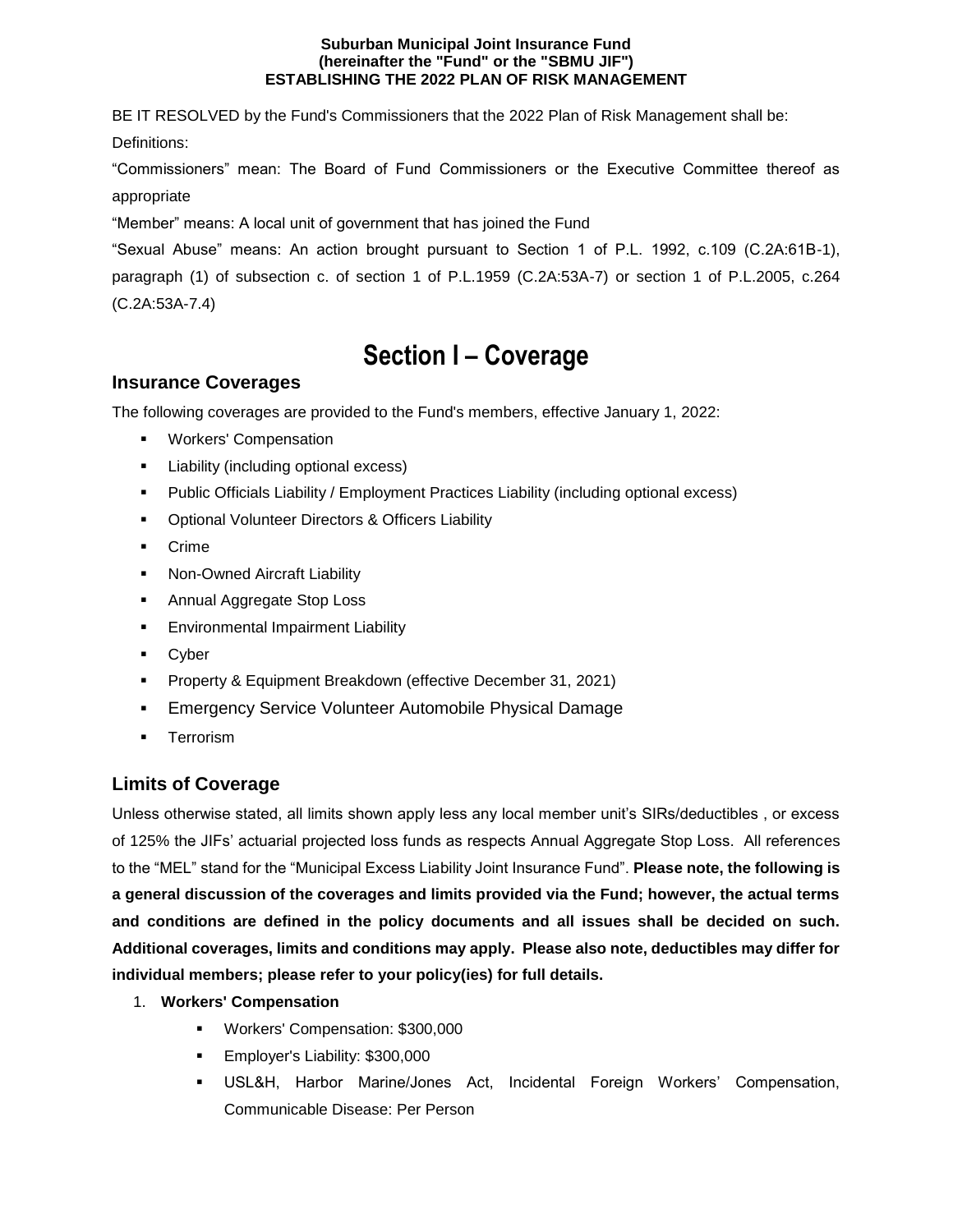- **NEL Excess Limit: Statutory**
- Employer's Liability Excess Limit: \$6,700,000
- 2. **Liability** *(includes General, Automobile, Employee Benefits and Law Enforcement Liability)*
	- **Fund Limit: \$300,000**
	- MEL Excess Limit: \$4,700,000
		- The \$3,000,000 layer excess of \$2,000,000 is subject to a \$3,000,000 per local member unit annual aggregate (Automobile Liability is not aggregated)
	- Sublimits: The following sublimits are part of, and not in addition to, the limits above:
		- Good Samaritan Liability: Included
		- Quasi Municipal Organization Liability: Included (if approved)
		- Fungus or Spores: \$1,000,000
		- Disinfectants Release Hazard Coverage: \$1,000,000
		- Dam and Reservoir: \$5,000,000
			- a. \$5,000,000 per occurrence for any member entity owned dams defined as Class III or IV in New Jersey Administrative Code, Title 7, Department of Environmental Protection, Chapter 20, 7:20-1.8;
			- b. Included for premises owned, occupied or controlled by the member entity on which a dam or reservoir is located, or from the operations conducted on such premises;
			- c. \$2,000,000 per occurrence for any member entity owned dam defined as Class I or II in New Jersey Administrative Code, Title 7, Department of Environmental Protection, Chapter 20, 7:20-1.8; and
			- d. \$2,000,000 per occurrence for any Class III or IV member entity owned dam involved with a Class I or II member entity owned dam.
		- Sanitary/Storm Water System Sewerage Backup and/or Sanitary System Sewerage Backup, Escape or Release: \$3,000,000 Per Occurrence and \$4,000,000 Annual Aggregate for all member entities
		- Subsidence: \$3,000,000 Per Occurrence and \$4,000,000 Annual Aggregate for all member entities
		- Quasi Entities Coverage: \$5,000,000
		- Skateboard Facilities: \$5,000,000 Per Occurrence (where approved)
			- a. Subject to 0% member coinsurance of the first \$100,000
		- Riot, Civil Commotion or Mob Action: \$5,000,000 Per Occurrence
		- Failure to Supply Utility: \$5,000,000 Per Occurrence
		- Garagekeepers Liability: \$2,000,000 Per Occurrence
		- New Jersey Personal Injury Protection (NJ PIP): \$250,000
		- New Jersey Uninsured/Underinsured Motorist (NJ UM/UIM): \$15,000 / \$30,000 / \$5,000

## 3. **Optional Excess Liability Limit**

The MEL offers Optional Excess Liability Limits excess of the MEL Excess Limit.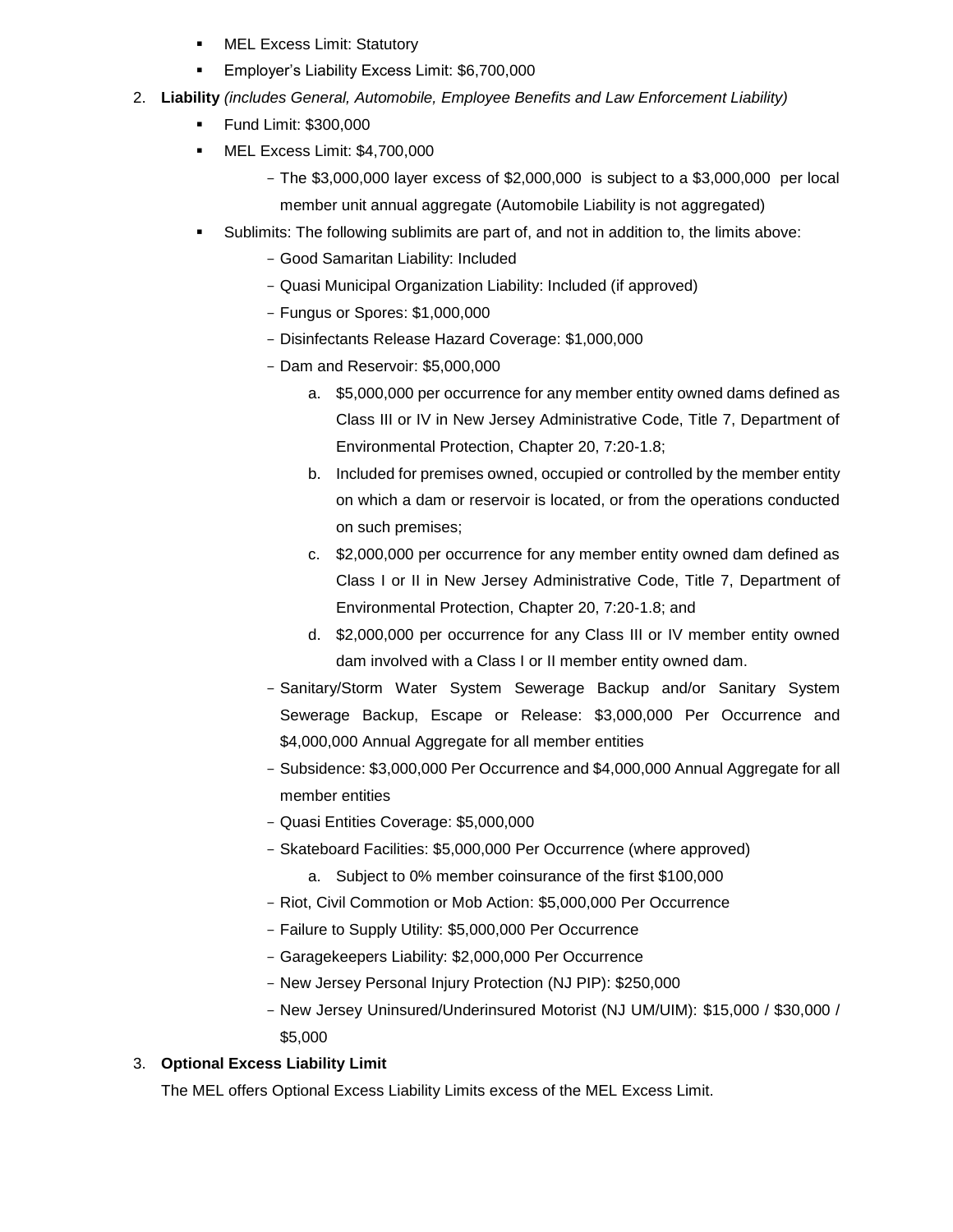- The following limits are the Optional Excess Limits:
	- \$2,000,000 (equals \$7,000,000 total);
	- \$5,000,000 (equals \$10,000,000 total);
	- \$10,000,000 (equals \$15,000,000 total); and
	- \$15,000,000 (equals \$20,000,000 total);

The MEL also offers Optional JIF Shared Aggregate Excess Liability coverage, with limits of \$10,000,000 from the MEL. This coverage is only available to members of the Fund who purchase all \$20,000,000 available to them from the Optional Excess Liability Limits.

 $\bullet$  \$10,000,000 aggregate (equals \$30,000,000 total)

#### 4. **Public Officials Liability / Employment Practices Liability**

Each local member unit is 100% commercially insured with QBE Specialty Insurance Company for \$2,000,000 in the aggregate per member on a claims made and reported basis for each Fund year.

- **Retentions and Coinsurance:** 
	- $\circ$  \$20,000 is the standard retention per claim and 20% of the first \$250,000 of the loss is the standard coinsurance, although other retentions and coinsurances may apply.
	- $\circ$  Local member units may qualify based on certain criteria to have options to purchase a lower retention and/or coinsurance contribution.
	- $\circ$  Members with adverse loss experience may be subject to higher retention and/or coinsurance.

#### 5. **Optional Excess Public Officials Liability / Employment Practices Liability**

The MEL offers Optional Excess Public Officials Liability / Employment Practices Liability limits excess of the local member units' primary \$2,000,000 Public Officials Liability / Employment Practices Liability policies with QBE Specialty Insurance Company as follows:

- **\$1,000,000 (equals \$3,000,000 total);**
- **\$2,000,000 (equals \$4,000,000 total);**
- **\$3,000,000 (equals \$5,000,000 total);**
- **\$4,000,000 (equals \$6,000,000 total); and**
- **\$8,000,000 (equals \$10,000,000 total).**

#### 6. **Optional Volunteer Directors & Officers Liability**

Fire companies and Emergency Service Units have the option of purchasing optional Volunteer Directors & Officers Liability coverage. The coverage is 100% commercially insured with QBE Specialty Insurance Company and applies to the non-firematic/emergency activities of such entity per the following options:

| <b>Option</b> | <b>Limit of Liability</b> | <b>Deductible</b> |
|---------------|---------------------------|-------------------|
|               | \$1,000,000               | \$1,000           |
| 12            | \$1,000,000               | \$2,000           |
| Iз            | \$1,000,000               | \$5,000           |
| И             | \$2,000,000               | \$1,000           |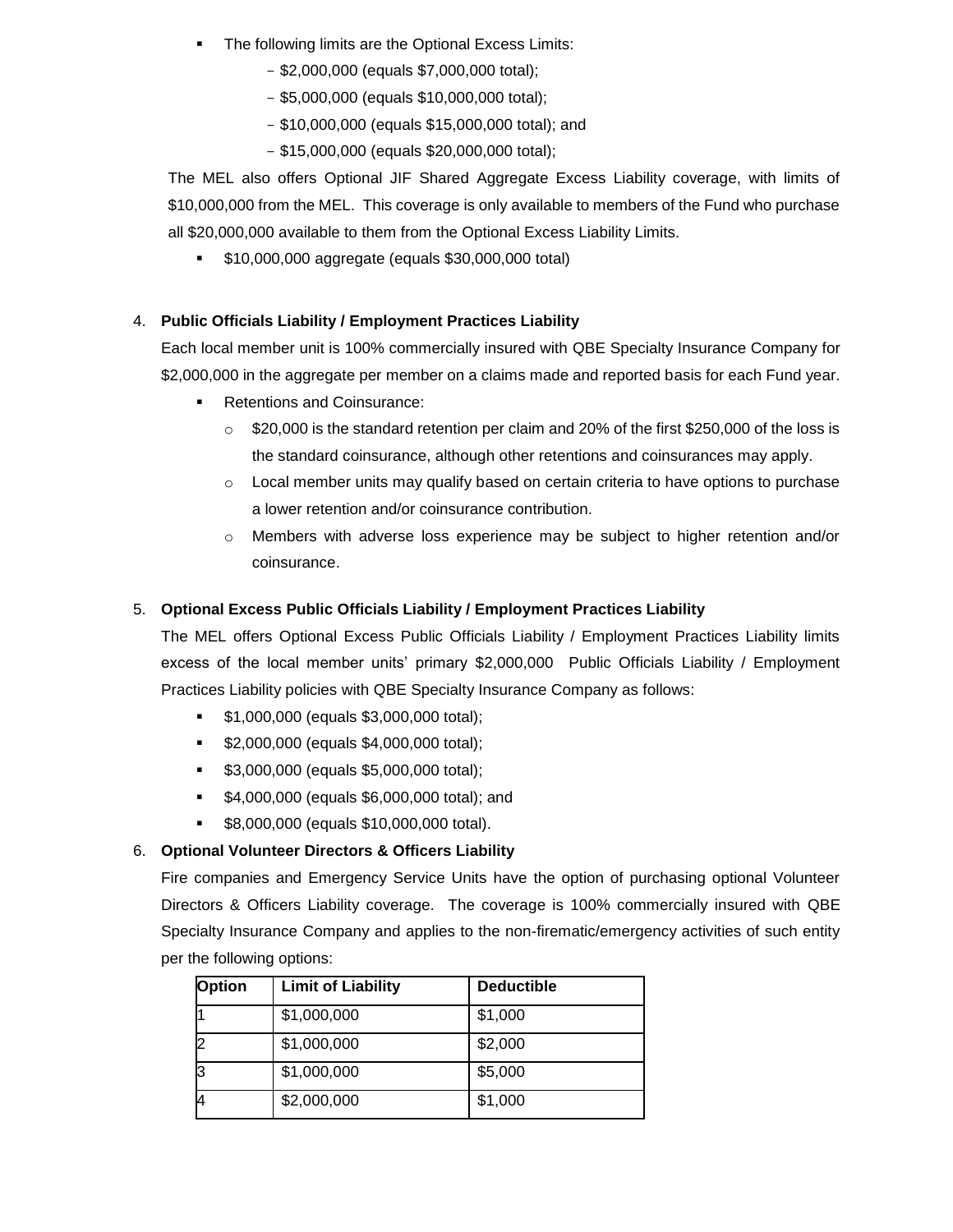| 5  | \$2,000,000 | \$2,000 |
|----|-------------|---------|
| 16 | \$2,000,000 | \$5,000 |

## 7. **Crime**

- The Fund provides Crime coverage with a limit of \$50,000 for: Loss of Assets, Credit Card Forgery, Loss of Employee Benefit Plan Assets and Public Employee Dishonesty
- The member deductible is \$2,500
- MEL Crime
	- MEL Crime Excess: \$950,000 excess of the Fund Crime limit
	- MEL Crime Statutory Position:
		- a. The MEL provides primary employee dishonesty and faithful performance coverage for those employed positions which are required by law to be individually bonded and where they have applied and have been approved for coverage at a limit of \$1,000,000 per occurrence per position. The MEL can provide MEL Crime Statutory Position limits, based on underwriting and via endorsement, above \$1,000,000, matching the member's auditor's recommendation, but no more than \$2,000,000. Such additional limit is available upon request and approval by the MEL.
		- b. The deductible is \$1,000
	- MEL Crime Excess Public Officials:
		- a. The MEL provides excess employee dishonesty and faithful performance coverage for those employed positions which are required by law to be individually bonded and where they have not applied or have not been approved for coverage under the MELJIF Statutory Position Program at a limit of \$1,000,000
		- b. The deductible is the greater of the underlying bond/policy in place or the statutory limit required

#### 8. **Non-Owned Aircraft Liability**

- **55,000,000; and**
- **Medical Expense for each passenger: \$5,000**
- The coverage is 100% commercially insured with Endurance

#### 9. **Annual Aggregate Stop Loss**

 **\$1,000,000** , subject to sublimits of: \$300,000 each occurrence for Workers' Compensation, General Liability, Law Enforcement Liability and Automobile Liability; and \$100,000 each occurrence for Property and Crime

## 10. **Environmental Impairment Liability**

- Environmental Impairment Liability is provided to the Fund's local member units by the New Jersey Environmental Risk Management Fund (EJIF). Please refer to the EJIF's Plan of Risk Management.
- 11. **Cyber**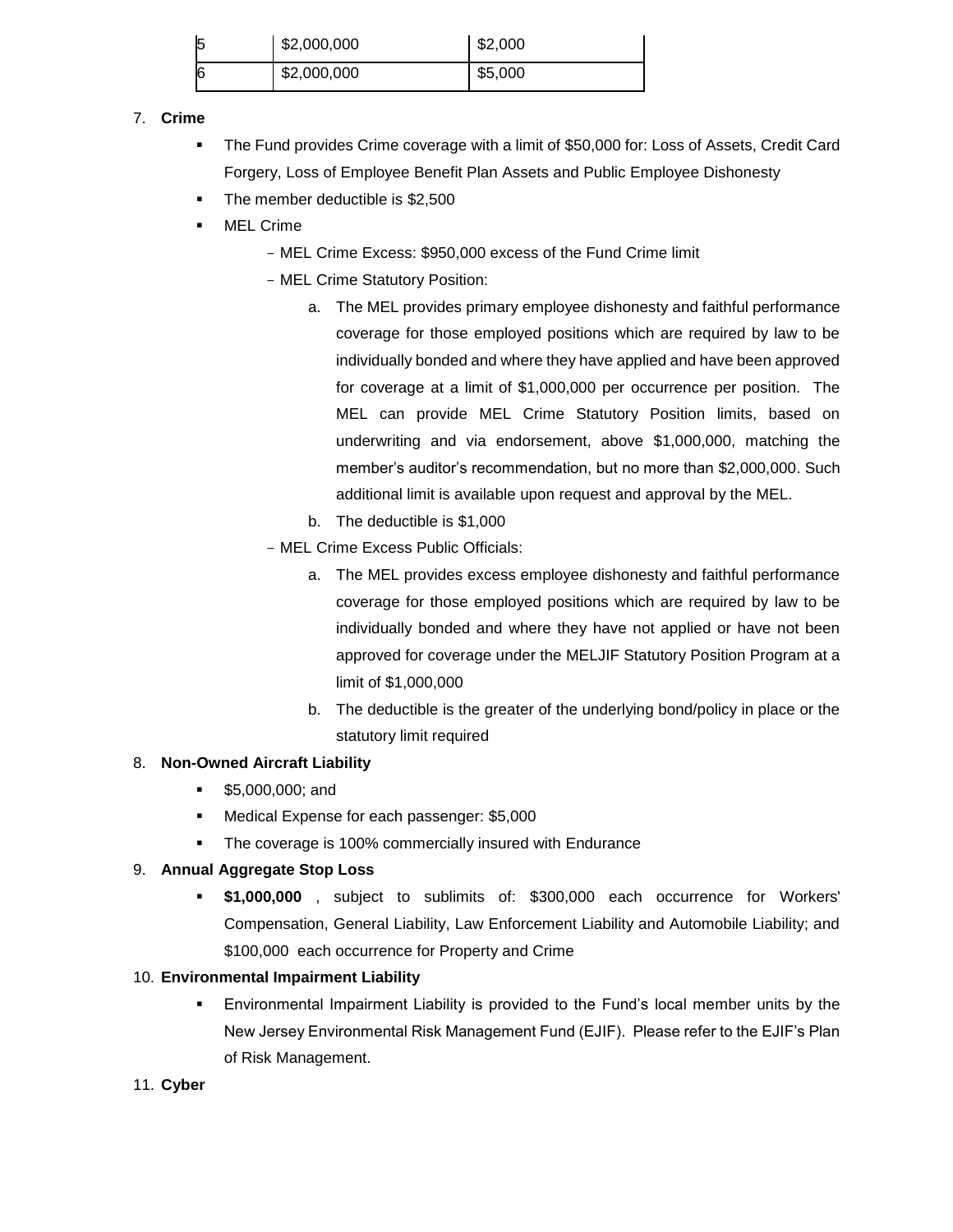The Fund purchases Cyber insurance

Limits and Retention: Please contact your Risk Manager or the MEL

#### 12. **Property & Equipment Breakdown**

- The Fund provides a \$100,000 limit per occurrence (Property & Time Element combined)
- **The MEL provides a \$900,000 limit excess of the Fund's limit**
- The MEL purchases additional excess property limits, as follows: \$125,000,000, including certain sublimits, including, but not limited, to:
	- Aggregate, Earth Movement: \$100,000,000
	- Aggregate, Flood (includes Storm Surge): \$100,000,000
		- a. Per Location, High Hazard Flood Zone: \$52,500,000
			- a. Aggregate : \$75,000,000
	- Named Storm: Included
	- Vehicles: \$10,000,000
- Member deductibles:
	- All Other: \$2,500
	- Automobile Physical Damage: \$2,500
	- Equipment Breakdown: \$5,000
	- SFHA Flood Maximum available NFIP limit, per location, regardless if member purchases it or not, but no less than \$500,000 building / \$500,000 contents (\$250,000 / \$100,000 for housing
	- authorities and related non-profit buildings), but no more than the value of the building and contents.
	- Named Storm (Covered Property in Atlantic, Ocean, Monmouth and Burlington counties east of the Garden State Parkway, and any covered property in Cape May County):
		- a. Property Damage: 1% of TIV at location, per occurrence
		- b. Time Element: 1% of 12 months gross earnings at location, per occurrence
		- c. Minimum, per location: \$1,000,000
		- d. Maximum, per occurrence: \$2,500,000

#### 13. **Emergency Service Volunteer Automobile Physical Damage**

The Suburban Fund provides for deductible reimbursement coverage to *Title 34 Volunteers* for collision and comprehensive damages resulting from motor vehicle accident while volunteering services to the town not to exceed \$2,500 or the deductible on the volunteers' auto policy whichever is less.

 The Fund provides Automobile Physical Damage Reimbursement Coverage to all Emergency Service Volunteers, including police auxiliary, firefighters and members of the first aid or rescue squads, CERT Teams, etc. for collision and comprehensive damages to their personal vehicle, which arises out of and in the course of the emergency service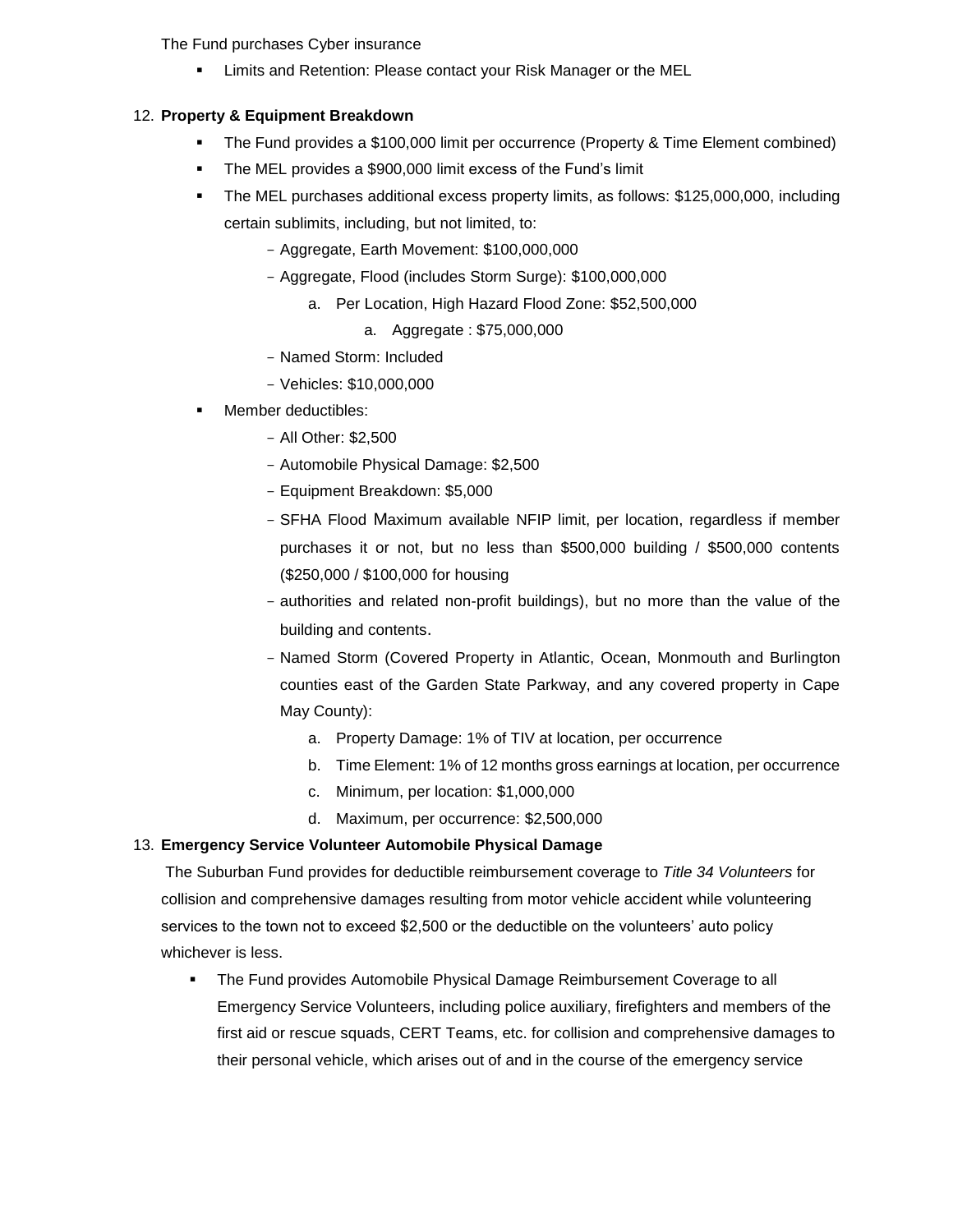volunteer's duties associated with an authorized activity and/or duly sponsored or sanctioned event on behalf of the member entity/organization.

 Where personal auto physical damage insurance coverage is applicable to the volunteer's vehicle, the extent of this reimbursement coverage shall not exceed 100% of the volunteer's collision or comprehensive deductible amount, up to a maximum of \$2,500 OR in the absence of any applicable personal collision or comprehensive insurance coverage, reimbursement of damages shall not exceed \$2,500.

#### 14. **Terrorism**

Aggregate: \$125,000,000

## **Individual Self-Insured Retentions**

#### **Optional Individual Self-Insured Retentions:**

## **Amount of Risk to be Retained by the Fund**

Unless otherwise stated, all limits shown apply less any local member unit's SIRs/deductibles.

- 1. **Workers' Compensation**: \$300,000
- 2. **Liability**: \$300,000
	- NJ Uninsured/Underinsured Motorist: \$15,000 / \$30,000 / \$5,000
	- **NJ Personal Injury Protection: \$250,000**
- 3. **Optional Excess Liability Limit**: \$0
- 4. **Public Officials Liability / Employment Practices Liability**: \$0
- 5. **Optional Excess Public Officials Liability / Employment Practices Liability**: \$0
- 6. **Optional Volunteer Directors & Officers Liability**: \$0
- 7. **Crime**: \$50,000
	- **NEL Crime Excess: None**
	- **MEL Crime Statutory Position: None**
	- **MEL Crime Excess Public Officials: None**
- 8. **Non-Owned Aircraft Liability**: \$0
- 9. **Annual Aggregate Stop Loss** 125% of the JIF's actuarial projected loss funds
- 10. **Environmental Impairment Liability** : \$0
- 11. **Cyber**: \$0
- 12. **Property**: \$100,000
	- **Equipment Breakdown: \$0**
	- SFHA Flood: \$0
	- Named Storm (Covered Property in Atlantic, Ocean, Monmouth and Burlington counties east of the Garden State Parkway, and any covered property in Cape May County): \$0
- 13. **Emergency Service Volunteer Automobile Physical Damage** \$2,500
- 14. **Terrorism: \$0**

## **Commercial Insurance / Reinsurance Purchased**

The insurance/reinsurance listed below may contain sublimits, retentions and deductibles in addition to such already stated.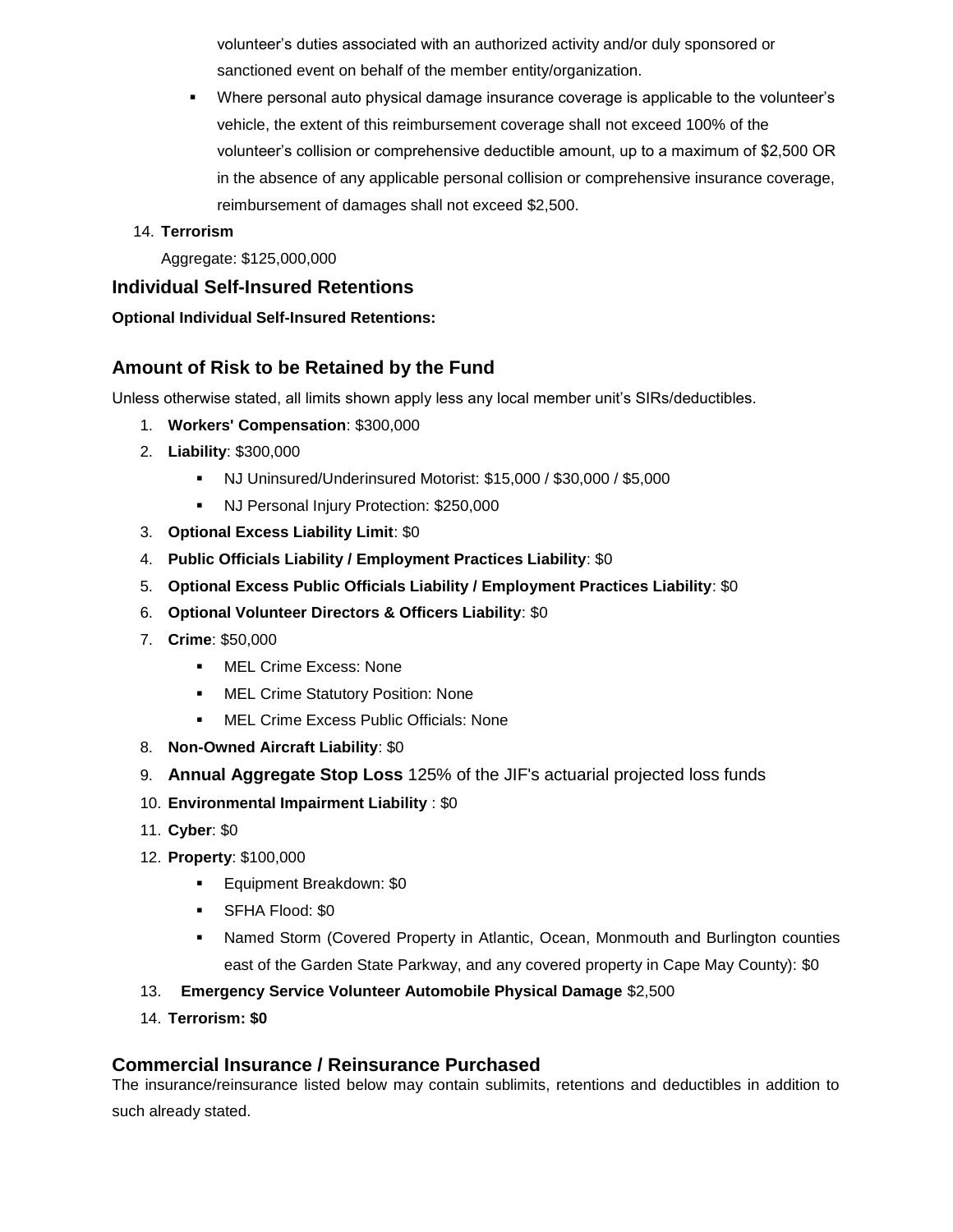- 1. **Non-Owned Aircraft Liability**: The Fund purchases this coverage through the MEL from **Endurance**
- 2. **Excess Property & Equipment Breakdown**: The Fund purchases this coverage from the MEL
- 3. **Excess Liability**: The Fund purchases this coverage from the MEL
- 4. **Excess Workers' Compensation**: The Fund purchases this coverage from the MEL
- 5. **Excess Crime**: The Fund purchases this coverage from the MEL
- 6. **Public Officials Liability / Employment Practices Liability**: The Fund purchases this coverage from QBE Specialty Insurance Company
- 7. **Optional Volunteer Directors & Officers Liability**: The Fund purchases this coverage from QBE Specialty Insurance Company
- 8. **Cyber**: The Fund purchases this coverage
- 9. **Environmental Impairment Liability**: EJIF}
- 10. **Annual Aggregate Stop Loss**: MEL
- 11. **Emergency Service Volunteer Automobile Physical Damage** : None
- 12. **Terrorism**: The Fund purchases this coverage from the MEL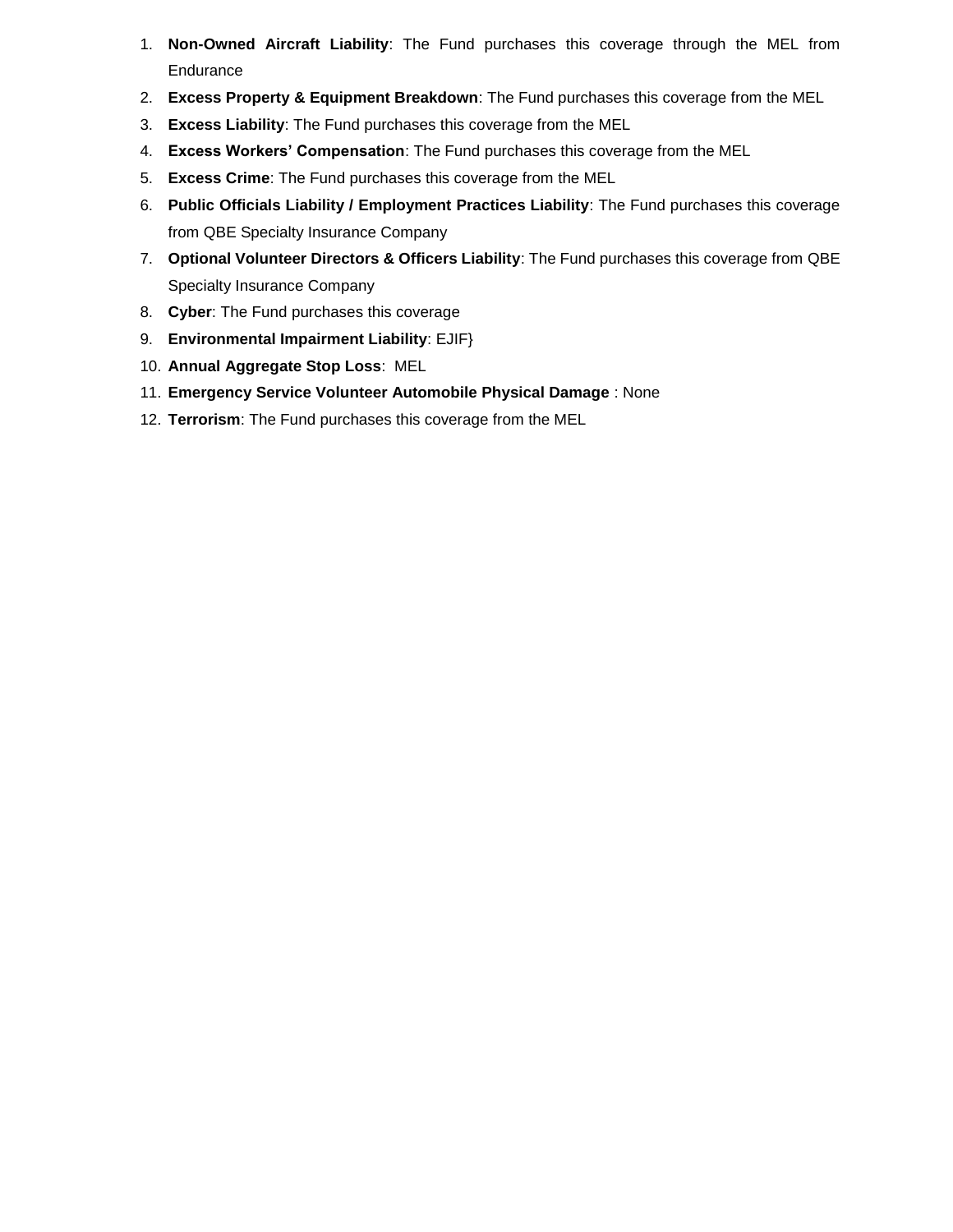# **Section II – Conditions**

## **The Amount of Unpaid Claims to be Established**

- 1. The general reserving philosophy is to set reserves based upon the probable total cost of the claim at the time of conclusion. Historically, on claims aged eighteen (18) months, the Fund expects the claims servicing company to set reserves at 85% accuracy. The Fund also establishes reserves recommended by the Fund's actuary for claims that have been incurred but not yet reported so that the Fund has adequate reserves to pay all claims and allocated loss adjusted expense liability.
- 2. Claims reserves are subject to regular review by the Fund's Executive Director/Administrator, Attorney, Commissioners and claims servicing company. Reserves on large or unusual claims are also subject to review by the claims departments of the commercial insurance companies or reinsurance companies providing primary or excess coverages to the Fund.

## **The Method of Assessing Contributions to be Paid by Each Member of the Fund**

- 1. By November 15th of each year, the actuary computes the probable net cost for the upcoming Fund year by line of coverage and for each prior Fund year. The actuary includes all budget items in these computations. The annual assessment of each participating member is its pro rata share of the probable net cost of the upcoming Fund year for each line of coverage as computed by the actuary.
- 2. The calculation of pro rata shares is based on each member's experience modified manual premium for that line of coverage. The Commissioners also adopts a capping formula which limits the increase of any member's assessment from the preceding year to the Fund wide average increase plus a percentage selected by the Commissioners. The total amount of each member's annual assessment is certified by majority vote of the Commissioners at least one (1) month prior to the beginning of the next fiscal year.
- 3. The treasurer deposits each member's assessment into the appropriate accounts, including the administrative account, and the claim or loss retention trust fund account by Fund year for each type of coverage in which the member participates.
- 4. If a local unit becomes a member of the Fund or elects to participate in a line of coverage after the start of the Fund year, such participant's assessments and supplement assessments are reduced in proportion to that part of the year which had elapsed.
- 5. The Commissioners may by majority vote levy upon the participating members additional assessments wherever needed or so ordered by the Commissioner of Insurance to supplement the Fund's claim, loss retention or administrative accounts to assure the payment of the Fund's obligations. All supplemental assessments are charged to the participating members by applicable Fund year, and shall be apportioned by the year's assessments for that line of coverage.
- 6. Should any member fail or refuse to pay its assessments or supplemental assessments, or should the Fund fail to assess funds required to meet its obligations, the chairman or in the event by his or her failure to do so, the custodian of the Fund's assets, shall notify the Commissioner of Insurance and the Director of Community Affairs. Past due assessments shall bear interest at the rate established annually by the Commissioners.
- 7. The method of collecting assessment contributions to be paid by each member of the Fund is shown below:

| <b>Mail Bill</b> | Due Date     | <b>Amount Due</b>                               |
|------------------|--------------|-------------------------------------------------|
| December 15th    | January 31st | 1 <sup>st</sup> quarter                         |
|                  | April 30th   | $2nd$ quarter                                   |
|                  | July 31st    | 3rd quarter                                     |
| December 15th    | January 31st | 4 <sup>th</sup> quarter plus any<br>adjustments |
|                  | <u>Etc.</u>  |                                                 |

- 8. The Fund has also adopted a loss sensitive retrospective rating plan and has filed the endorsement with the Department of Banking and Insurance and the Department of Community Affairs.
- 9. Sexual Abuse Liability Account: The Commissioners may establish a sexual abuse liability account. Reserves, IBNR, expenses, assets, assessments and other assets for this account shall be accounted for separately. After the end of the year before the Fund has finalized its year end accounting, the Commissioners may levy a supplementary assessment if the sexual abuse claims account is negative on a statutory basis.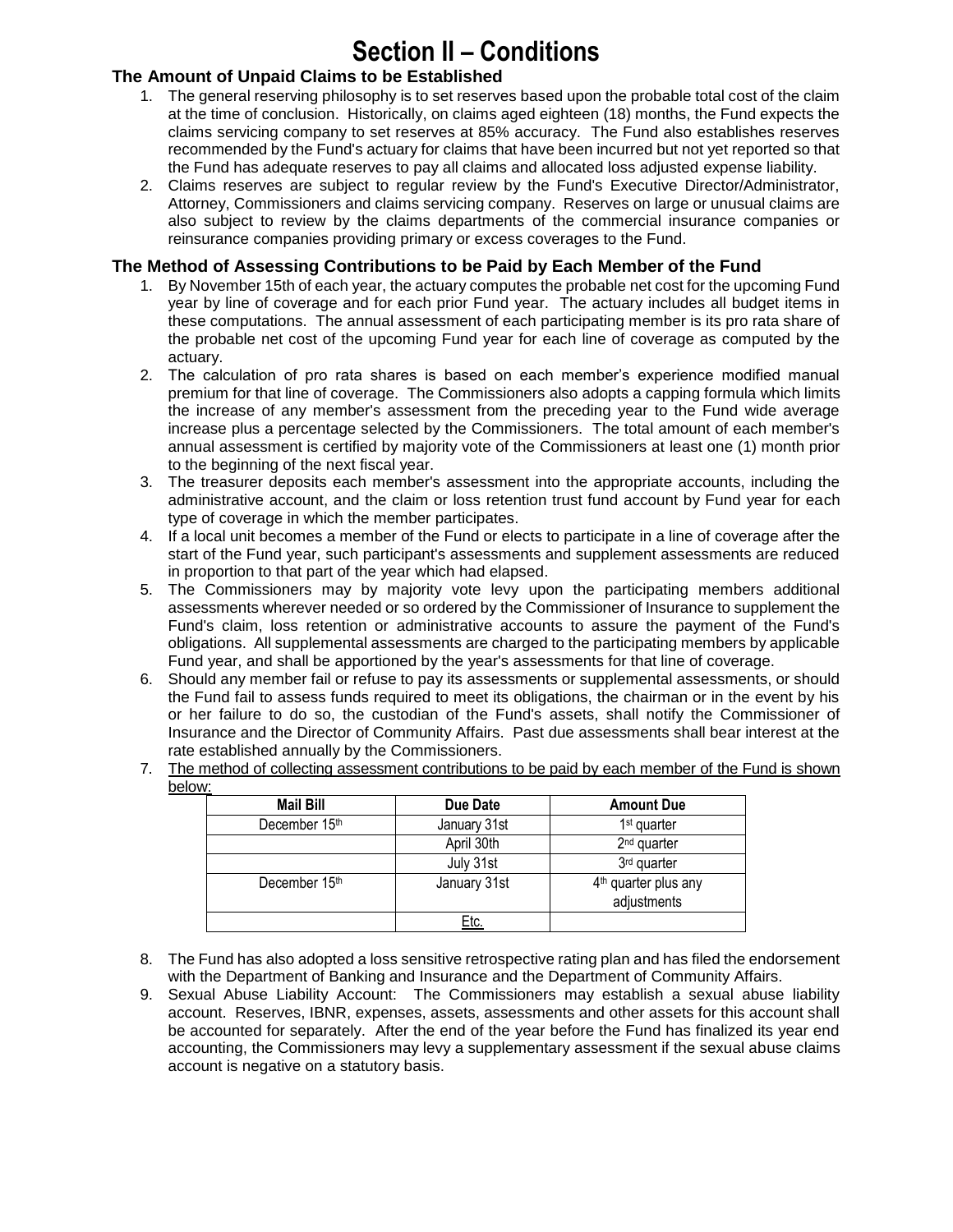10. At the discretion of the Commissioners, any supplemental assessments may be payable in equal installments for up to ten years. Deferred assessments shall become due and immediately payable if a member leaves the Fund.

## **Procedures Governing Loss Adjustment and Legal Expenses**

- 1. The Fund engages a claims service company to handle all claims, except for the JIF's POL/EPL and Volunteer D&O, which are handled by Summit Risk Services representing QBE Specialty Insurance Company. The performance of the claims adjusters is monitored and periodically audited by the Executive Director's office, the Fund attorney, the MEL's attorney's office, as well as the claims department of the MEL's three major liability insurers/re-insurers (i.e. Munich Re for liability, and Safety National for workers' compensation). Every three years, the MEL's internal auditors also conduct an audit.
- 2. Each member is provided with a claims reporting procedure and appropriate forms.
- 3. In order to control workers' compensation medical costs, the Fund has engaged a managed care organization (MCO) whose procedures are integrated into the Fund's claims process.
- 4. To provide for quality defense and control costs, the Fund has established an approved defense attorney panel with firms which specialize in governmental claims. The performance of the defense attorneys is overseen by the Fund attorney, as well as the various firms which audit the claims adjusters.

#### **Procedures for the Closure of Fund Years, including the Maintenance of All Relevant Accounting Records**

- 1. The Fund utilizes the Municipal Excess Liability Residual Claims Fund (RCF) to facilitate the closure of Fund years.
- 2. Upon the transfer of outstanding liabilities of a Fund year to the RCF, the Fund adopts a resolution closing that year and transfers all remaining assets to the closed Fund year account. This amount is allocated by member local units using the same procedure as is used to calculate a dividend. Each month, interest is credited to the closed Fund year account by member.
- 3. Each year, the Commissioners will determine if a dividend is appropriate from the closed Fund year account, and will make application to the Department of Banking and Insurance as appropriate. Further, in the event an open Fund year incurs a deficit, the Fund's governing body will consider an inter-year transfer from the closed Fund year account to offset the deficit. In either case, the dividend or inter-Fund year transfer will be calculated on a member by member basis.
- 4. In the event a member leaves the Fund, the Commissioners may assess the member's closed Fund Year account an amount not exceeding three (3) years stranded costs that the Fund incurs as a result of the member's withdraw. Stranded costs are those expenses incurred by the Fund that would otherwise have been paid from the withdrawing member's assessments had the member remained in the Fund. The dividend of any member that is no longer a member of the Fund and that member's share of the closed fund year account shall be held in escrow until the later of the tolling of the statute of limitations for all potential claims incurred during the membership period or the closure of all incurred claims by the Fund during the period of membership. A former member may apply to the Commissioners for a return of that member's remaining share of the closed Fund year account no sooner than when five (5) years have passed since the last Fund year in which the member participated has been closed. The Commissioners will decide on the former member's request after evaluating the likelihood of any additional assessments from the RCF.
- 5. All dividends from the RCF will be deposited in the closed Fund year account on a member by member basis.
- 6. The Fund will retain all records in accordance with the Fund's record retention program.

#### **Assumptions and Methodology Used for the Calculation of Appropriate Reserve Requirements to be Established and Administered in Accordance with Sound Actuarial Principles**

- 1. The general approach in estimating the loss reserves of the Fund is to project ultimate losses for each Fund year using paid and incurred loss data. Two traditional actuarial methodologies are used: the paid loss development method and the incurred loss development method. From the two different indications resulting from these methods the Fund Actuary chooses a "select" estimate of ultimate losses. Subtraction of the paid losses from the select ultimate losses yields the loss reserve liability or funding requirement.
- 2. The following is an overview of the two actuarial methods used to project the ultimate losses.
	- a. Paid Loss Development Method This method uses historical accident year paid loss patterns to project ultimate losses for each accident year. Because this method does not use case reserve data, estimates from it are not affected by changes in case reserving practices. However, the results of this method are sensitive to changes in the rate of which